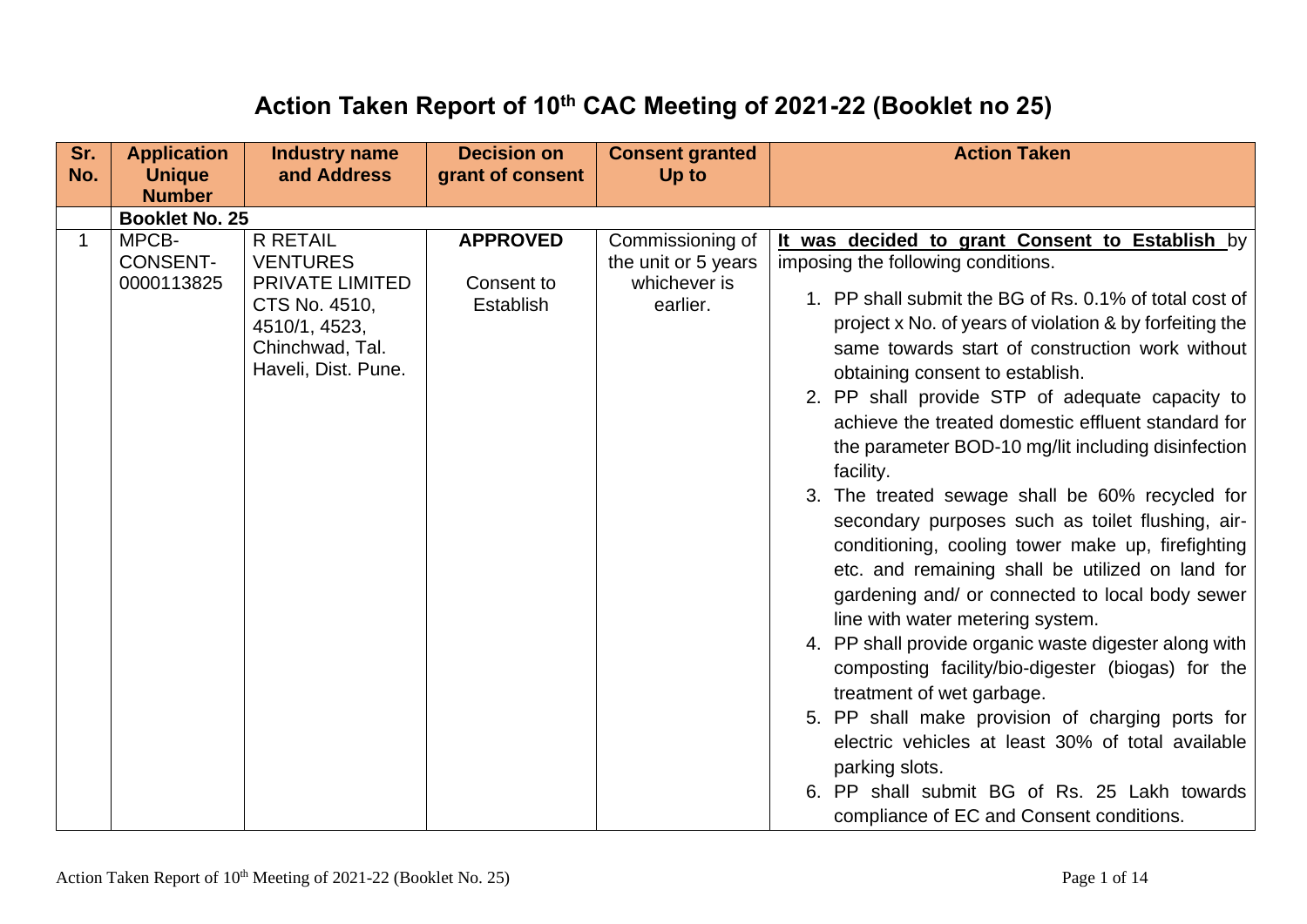| Sr.<br>No.     | <b>Application</b><br><b>Unique</b><br><b>Number</b> | <b>Industry name</b><br>and Address                                                                                                                                                                                                                | <b>Decision on</b><br>grant of consent                                         | <b>Consent granted</b><br>Up to                                     | <b>Action Taken</b>                                                                                         |
|----------------|------------------------------------------------------|----------------------------------------------------------------------------------------------------------------------------------------------------------------------------------------------------------------------------------------------------|--------------------------------------------------------------------------------|---------------------------------------------------------------------|-------------------------------------------------------------------------------------------------------------|
|                |                                                      |                                                                                                                                                                                                                                                    |                                                                                |                                                                     | 7. Consent shall be issued without prejudice to the<br>order passed as may be passed by the Hon'ble<br>NGT. |
| 2              | MPCB-<br><b>CONSENT-</b><br>0000120036               | Cummins<br>Technologies India<br><b>Private Limited</b><br>(Phaltan<br><b>Componants Plant</b><br>Plot No A1, A-1/2<br><b>MIDC Surawadi</b><br>Phaltan                                                                                             | <b>APPROVED</b><br><b>Establish</b><br>(Expansion)                             | Commissioning of<br>the unit or 5 years<br>whichever is<br>earlier. | Consent issued on 12.04.2022                                                                                |
| 3              | MPCB-<br><b>CONSENT-</b><br>0000120523               | M/s. Century<br><b>Textiles and</b><br><b>Industries Limited</b><br>(Through its<br>division Century<br>Estates)<br>Century Mills, C. S.<br>No. 794, Lower<br>Parel Division, G/S<br>ward, Pandurang<br>Budhkar Marg,<br>Worli, Mumbai-400<br>030. | <b>APPROVED</b><br>Consent to<br>Establish for<br>Expansion &<br>Modernization | Commissioning of<br>the unit or 5 years<br>whichever is<br>earlier. | Consent issued on 12.04.2022                                                                                |
| $\overline{4}$ | MPCB-<br><b>CONSENT-</b><br>0000121128               | <b>ZF India Private</b><br>Limited<br>Plot B-38 MIDC<br>Chakan Phase II<br><b>Khed</b>                                                                                                                                                             | <b>NOT APPROVED</b><br>Consent to<br><b>Establish</b><br>(Expansion)           |                                                                     | SCN Issued on 29.03.2022                                                                                    |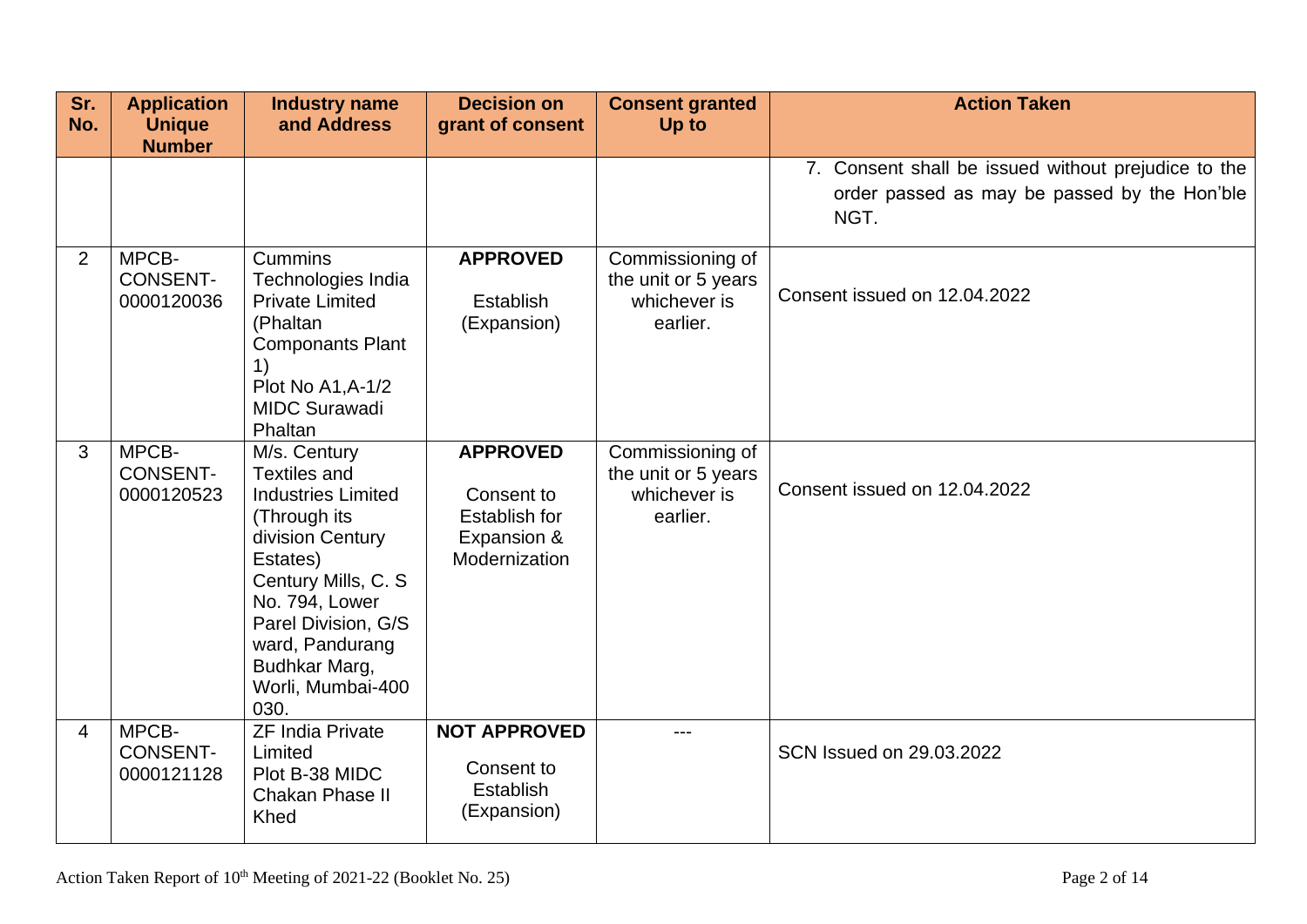| Sr.            | <b>Application</b>                     | <b>Industry name</b>                                                                                                                                                                                                                                                                                         | <b>Decision on</b>                                                                                                                                                                                                        | <b>Consent granted</b>                                              | <b>Action Taken</b>                                                                     |
|----------------|----------------------------------------|--------------------------------------------------------------------------------------------------------------------------------------------------------------------------------------------------------------------------------------------------------------------------------------------------------------|---------------------------------------------------------------------------------------------------------------------------------------------------------------------------------------------------------------------------|---------------------------------------------------------------------|-----------------------------------------------------------------------------------------|
| No.            | <b>Unique</b><br><b>Number</b>         | and Address                                                                                                                                                                                                                                                                                                  | grant of consent                                                                                                                                                                                                          | Up to                                                               |                                                                                         |
| 5              | MPCB-<br><b>CONSENT-</b><br>0000121119 | Asahi India Glass<br>Ltd<br>T-7 MIDC Taloja,<br>Panvel                                                                                                                                                                                                                                                       | <b>NOT APPROVED</b><br>Consent to<br>establish for<br>expansion                                                                                                                                                           |                                                                     | it was decided to defer the case & call the PP for<br>presentation due to above lapses. |
| 6              | MPCB-<br><b>CONSENT-</b><br>0000120486 | M/s.Bharat Forge<br>Ltd<br>E-1/1 Baramati<br><b>Baramati</b>                                                                                                                                                                                                                                                 | <b>APPROVED</b><br>Consent to<br><b>Establish for</b><br>Modernization                                                                                                                                                    | Commissioning of<br>the unit or 5 years<br>whichever is<br>earlier. | Consent issued on 12.04.2022                                                            |
| $\overline{7}$ | MPCB-<br><b>CONSENT-</b><br>0000120526 | <b>Gigaplex Estate</b><br>Pvt. Ltd.<br>Plot No. IT-5, Bldg<br>No. 7, 9A, 8, 10,<br>2DG Bldgs, 2 GIS<br>Bldgs, other<br>miscellaneous<br>structure and<br><b>Residential Bldg</b><br>No. 12, 13, 14, 15<br><b>MIDC Knowledge</b><br>Park, Airoli, Village.<br>Dighe, Navi<br>Mumbai, Dist.<br>Thane- 400 708. | <b>APPROVED</b><br>Revalidation of<br>Consent to<br><b>Establish for Bldg</b><br>No. 7, 9A, 8, 10,<br>2DG Bldgs, 2 GIS<br>Bldgs, other<br>miscellaneous<br>structure and<br><b>Residential Bldg</b><br>No. 12, 13, 14, 15 | Commissioning of<br>the unit or 5 years<br>whichever is<br>earlier. | Consent issued on 12.04.2022                                                            |
| 8              | MPCB-<br><b>CONSENT-</b><br>0000121194 | <b>Fairfield Atlas Ltd.</b><br>Survey no. 116 &<br>119, Village Shinoli<br>(BK) Chandgad                                                                                                                                                                                                                     | <b>APPROVED</b><br>Consent to<br><b>Establish for</b><br>expansion without<br>increase in<br>production.                                                                                                                  | Commissioning of<br>the unit or 5 years<br>whichever is<br>earlier. | Consent issued on 12.04.2022                                                            |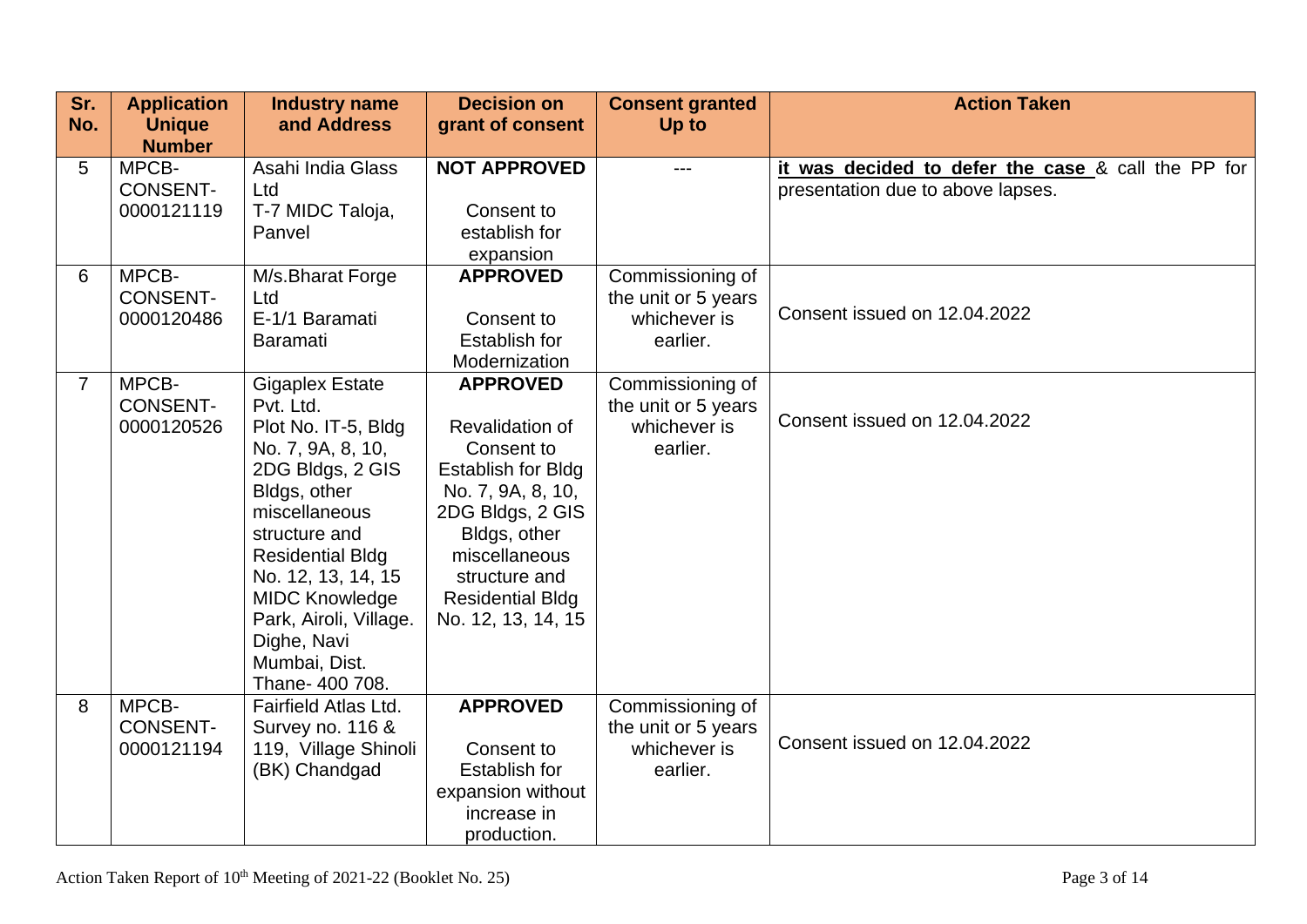| Sr.<br>No. | <b>Application</b><br><b>Unique</b>    | <b>Industry name</b><br>and Address                                                                                                  | <b>Decision on</b><br>grant of consent             | <b>Consent granted</b><br>Up to                                     | <b>Action Taken</b>                                                                                                                                                                                                                                                                                                                                                                                                                                                                                                                                                                                                                                                                                                                                                                                                                                                                                                                        |
|------------|----------------------------------------|--------------------------------------------------------------------------------------------------------------------------------------|----------------------------------------------------|---------------------------------------------------------------------|--------------------------------------------------------------------------------------------------------------------------------------------------------------------------------------------------------------------------------------------------------------------------------------------------------------------------------------------------------------------------------------------------------------------------------------------------------------------------------------------------------------------------------------------------------------------------------------------------------------------------------------------------------------------------------------------------------------------------------------------------------------------------------------------------------------------------------------------------------------------------------------------------------------------------------------------|
|            | <b>Number</b>                          |                                                                                                                                      |                                                    |                                                                     |                                                                                                                                                                                                                                                                                                                                                                                                                                                                                                                                                                                                                                                                                                                                                                                                                                                                                                                                            |
| 9          | MPCB-<br><b>CONSENT-</b><br>0000121895 | <b>Provenance Land</b><br>Pvt Ltd<br>C.S No. 1/136,<br>1H/136, 1I/136, Dr.<br>E Moses Road,<br>Worli, Mumbai- 400<br>018.            | <b>APPROVED</b><br>Consent to<br>Establish         | Commissioning of<br>the unit or 5 years<br>whichever is<br>earlier. | It was decided to grant Consent to Establish by<br>imposing the following conditions.<br>1. PP shall provide STP of adequate capacity to<br>achieve the treated domestic effluent standard for<br>the parameter BOD-10 mg/lit including disinfection<br>facility.<br>2. The treated sewage shall be 60% recycled for<br>secondary purposes such as toilet flushing, air-<br>conditioning, cooling tower make up, firefighting<br>etc. and remaining shall be utilized on land for<br>gardening and/ or connected to local body sewer<br>line with water metering system.<br>3. PP shall provide organic waste digester along with<br>composting facility/bio-digester (biogas) for the<br>treatment of wet garbage.<br>4. PP shall make provision of charging ports for<br>electric vehicles at least 30% of total available<br>parking slots.<br>5. PP shall submit BG of Rs. 25 Lakh towards<br>compliance of EC and Consent conditions. |
| 10         | MPCB-<br><b>CONSENT-</b><br>0000122088 | Precision<br>Automation &<br>Robotics India Ltd.<br>Gat No.463/A/2/6<br>to 463/A/2/11,13,15<br>to 18 Dhangarwadi<br>Shirwal Khandala | <b>APPROVED</b><br><b>Establish</b><br>(Expansion) | Commissioning of<br>the unit or 5 years<br>whichever is<br>earlier. | Consent issued on 12.04.2022                                                                                                                                                                                                                                                                                                                                                                                                                                                                                                                                                                                                                                                                                                                                                                                                                                                                                                               |
| 11         | MPCB-<br><b>CONSENT-</b><br>0000120359 | <b>SEJAL SHAKTI</b><br><b>REALTORS LLP</b><br>Mumbai City at<br>Raoli Camp, Kokari                                                   | <b>APPROVED</b><br>Consent to<br><b>Establish</b>  | Commissioning of<br>the unit or 5 years<br>whichever is<br>earlier. | Consent issued on 12.04.2022                                                                                                                                                                                                                                                                                                                                                                                                                                                                                                                                                                                                                                                                                                                                                                                                                                                                                                               |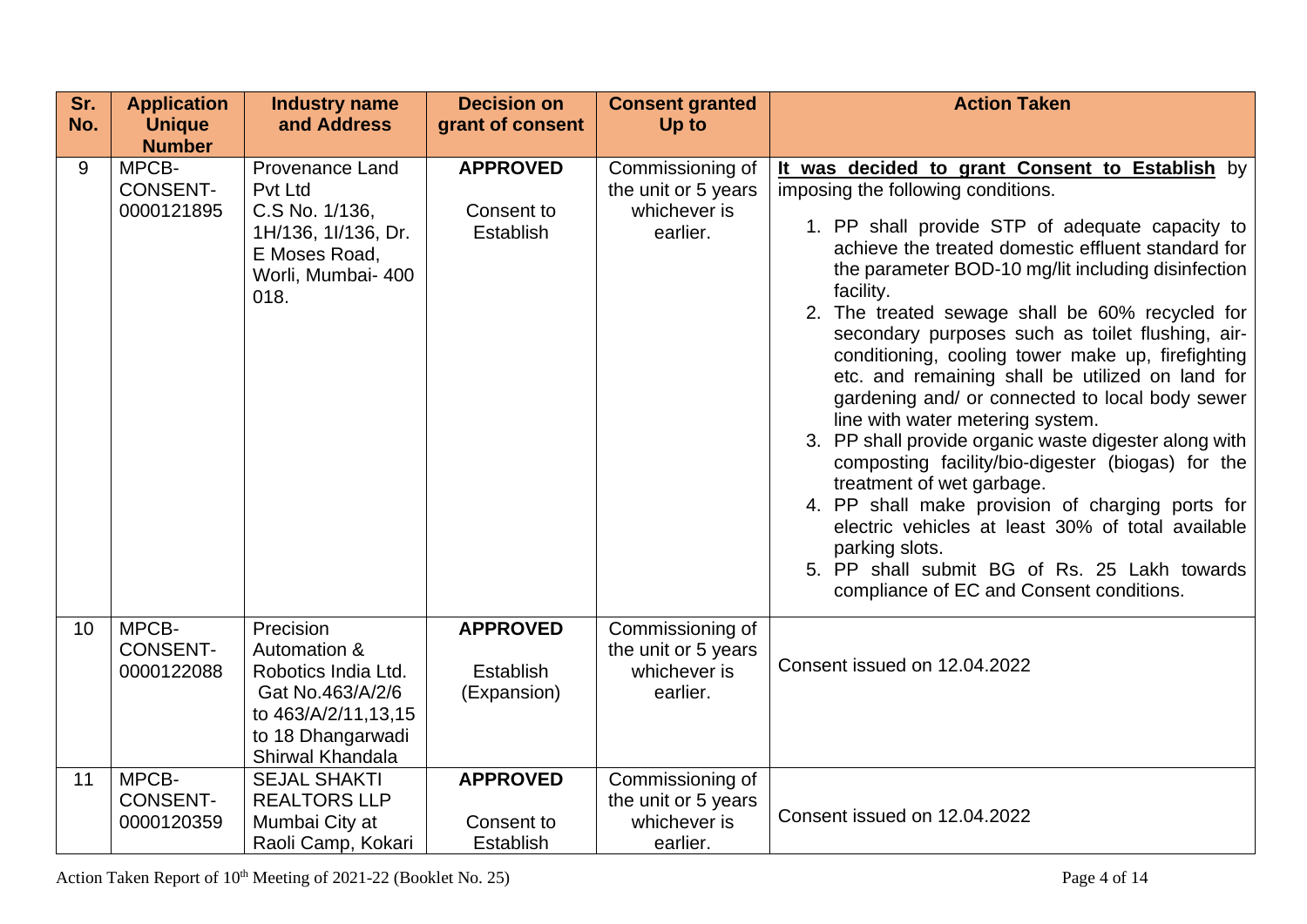| Sr.<br>No. | <b>Application</b><br><b>Unique</b><br><b>Number</b> | <b>Industry name</b><br>and Address                                                                                                                    | <b>Decision on</b><br>grant of consent                                            | <b>Consent granted</b><br>Up to                                     | <b>Action Taken</b>                                                                                                                                                                                                |
|------------|------------------------------------------------------|--------------------------------------------------------------------------------------------------------------------------------------------------------|-----------------------------------------------------------------------------------|---------------------------------------------------------------------|--------------------------------------------------------------------------------------------------------------------------------------------------------------------------------------------------------------------|
|            |                                                      | Agar, Sardar Nagar<br>No. 4, Sion<br>Koliwada, Mumbai-<br>400 037.                                                                                     |                                                                                   |                                                                     |                                                                                                                                                                                                                    |
| 12         | MPCB-<br><b>CONSENT-</b><br>0000121939               | M/s. CNH<br><b>INDUSTRIAL</b><br>(INDIA) PRIVATE<br><b>LIMITED</b><br>Chakan MIDC,<br>Phase-II Chakan<br>MIDC, Phase-II<br>Khed                        | <b>APPROVED</b><br>Consent to<br><b>Establish</b><br>(Expansion)                  | Commissioning of<br>the unit or 5 years<br>whichever is<br>earlier. | Consent issued on 12.04.2022                                                                                                                                                                                       |
| 13         | MPCB-<br><b>CONSENT-</b><br>0000122164               | <b>M/s AARTI DRUGS</b><br>LTD.<br>Plot No. G-61 & G-<br>62, M.I.D.C.,<br>Tarapur indl area,<br>Boisar (W) M.I.D.C,<br><b>TARAPUR</b><br><b>PALGHAR</b> | <b>NOT APPROVED</b><br><b>Establish</b>                                           |                                                                     | it was decided to deferred the case and call for<br><b>Technical Presentation on following points:</b><br>1. Status of Environmental Clearance<br>2. Details of Pollution Control System proposed<br>(Water & Air) |
| 14         | MPCB-<br><b>CONSENT-</b><br>0000123085               | Pawana Hospital<br>Gat No. 167, Urse<br>Parandawadi Road,<br>Somatane<br>Maval,<br>Phata, Tal.<br>Dist. Pune.                                          | <b>NOT APPROVED</b><br>Combined<br>Consent to<br>Establish & BMW<br>Authorization | $\overline{a}$                                                      | it was decided to issue SCN for refusal of Combined<br>Consent to Establish & BMW Authorization for<br>expansion with additional 83 Nos. of Beds.                                                                  |
| 15         | MPCB-<br><b>CONSENT-</b><br>0000122980               | Huf India Pvt. Ltd<br>Gat no. 304 & 305<br>Village<br>Nanekarwadi,<br>Chakan Tal: Khed<br>Dist: Pune Khed                                              | <b>APPROVED</b><br>Consent to<br><b>Establish</b><br>(Expansion)                  | Commissioning of<br>the unit or 5 years<br>whichever is<br>earlier. | Consent issued on 12.04.2022                                                                                                                                                                                       |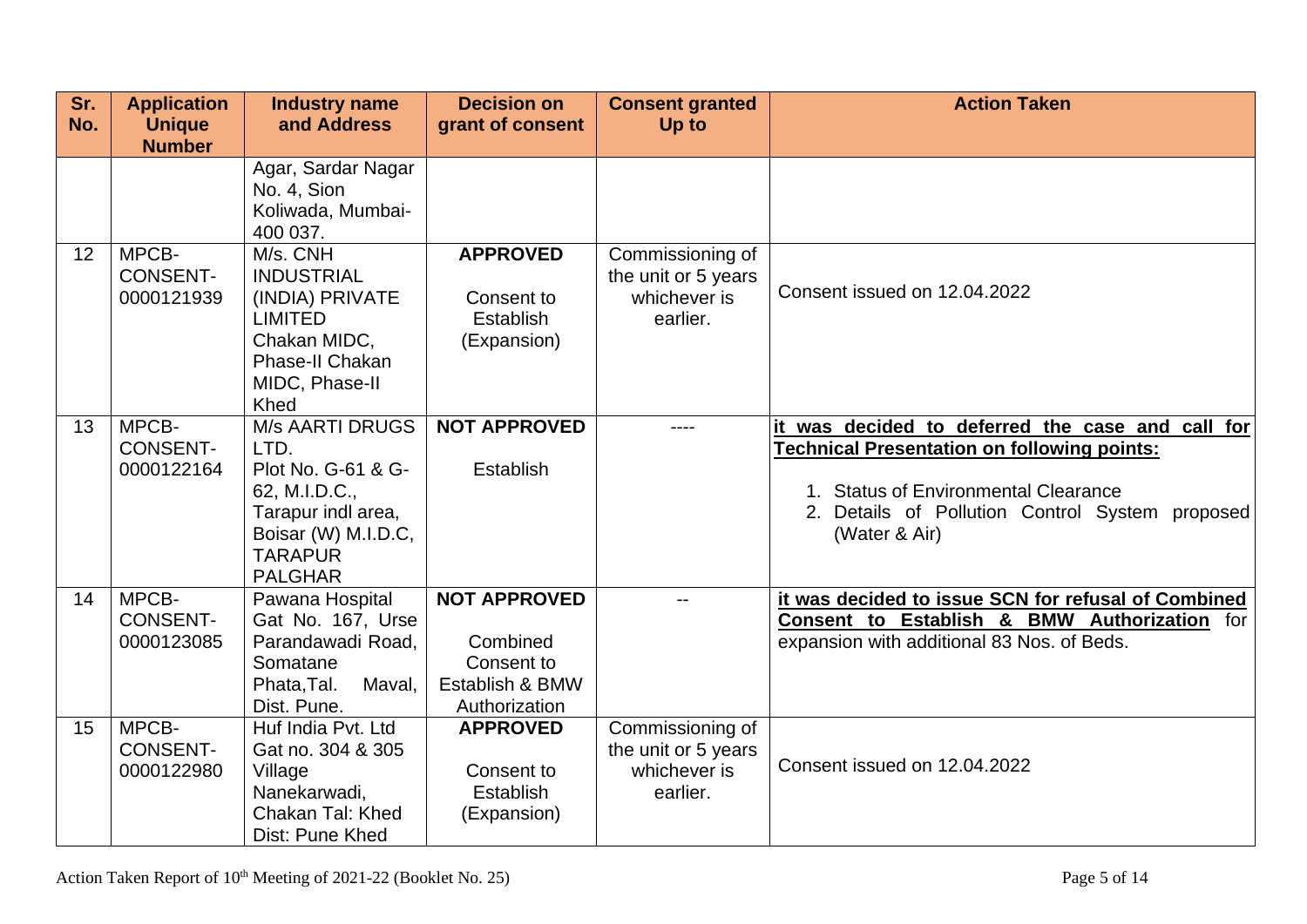| Sr. | <b>Application</b>            | <b>Industry name</b>                  | <b>Decision on</b>   | <b>Consent granted</b>              | <b>Action Taken</b>                                                                                                    |
|-----|-------------------------------|---------------------------------------|----------------------|-------------------------------------|------------------------------------------------------------------------------------------------------------------------|
| No. | <b>Unique</b>                 | and Address                           | grant of consent     | Up to                               |                                                                                                                        |
|     | <b>Number</b>                 |                                       |                      |                                     |                                                                                                                        |
| 16  | MPCB-                         | M/s. Husco                            | <b>APPROVED</b>      | Commissioning of                    |                                                                                                                        |
|     | <b>CONSENT-</b>               | Hydraulics Pvt. Ltd.                  |                      | the unit or 5 years                 | Consent issued on 12.04.2022                                                                                           |
|     | 0000123223                    | Plot No. A-4, Plot                    | <b>Establish</b>     | whichever is                        |                                                                                                                        |
|     |                               | No. A-4, Talegaon                     |                      | earlier.                            |                                                                                                                        |
|     |                               | Dabhade Industrial                    |                      |                                     |                                                                                                                        |
|     |                               | Area, Tal-Maval,<br>Dist.- Pune Maval |                      |                                     |                                                                                                                        |
| 17  | MPCB-                         | <b>Privi Speciality</b>               | <b>NOT APPROVED</b>  |                                     | It was decided to deferred the case and call for                                                                       |
|     | <b>CONSENT-</b>               | Chemicals Ltd.                        |                      |                                     | <b>Technical Presentation w.r.t. disposal of hazardous</b>                                                             |
|     | 0000123170                    | (Unit II)                             | <b>Establish</b>     |                                     | waste and by-products and pointwise compliance of                                                                      |
|     |                               | $C-$                                  | (Expansion)          |                                     | existing consent to operate conditions.                                                                                |
|     |                               | 3,4,5,6,6/1,6/2,7,8,                  |                      |                                     |                                                                                                                        |
|     |                               | 9, 10, 11 C-                          |                      |                                     |                                                                                                                        |
|     |                               | 3,4,5,6,6/1,6/2,7,8,                  |                      |                                     |                                                                                                                        |
|     |                               | 9, 10, 11, 13, C-                     |                      |                                     |                                                                                                                        |
|     |                               | 33, 33/1, 33/2, 54, 55                |                      |                                     |                                                                                                                        |
|     |                               | and X-8,9,10,11,12                    |                      |                                     |                                                                                                                        |
|     |                               | <b>MIDC Mahad</b>                     |                      |                                     |                                                                                                                        |
|     |                               | Mahad                                 |                      |                                     |                                                                                                                        |
| 18  | MPCB-                         | <b>BITS School of</b>                 | <b>APPROVED</b>      | Commissioning of                    | It was decided to grant Consent to Establish for                                                                       |
|     | <b>CONSENT-</b><br>0000123678 | Management                            | Consent to           | the unit or 5 years<br>whichever is | proposed construction of Educational Institute with                                                                    |
|     |                               | S. Nos. 9, 10, 11,<br>12, 13, 31, 33, | <b>Establish for</b> | earlier.                            | residential campus (Hostels) on total plot area 2,53,645<br>sq. mtrs. For total construction BUA 1,60,540.67 sq. mtrs. |
|     |                               | Village Kamba, Tal.                   | proposed             |                                     | By imposing the following conditions;                                                                                  |
|     |                               | Kalyan, Dist.                         | Educational          |                                     | 1. PP shall not take effective steps towards                                                                           |
|     |                               | Thane.                                | Institute with       |                                     | construction unless EC is obtained.                                                                                    |
|     |                               |                                       | residential          |                                     | 2. PP shall provide STP of adequate capacity to                                                                        |
|     |                               |                                       | campus (Hostels)     |                                     | achieve the treated domestic effluent standard for                                                                     |
|     |                               |                                       |                      |                                     | the parameter BOD-10 mg/lit including disinfection                                                                     |
|     |                               |                                       |                      |                                     | facility.                                                                                                              |
|     |                               |                                       |                      |                                     | 3. The treated sewage shall be recycled for                                                                            |
|     |                               |                                       |                      |                                     | secondary purposes such as toilet flushing, air-                                                                       |
|     |                               |                                       |                      |                                     | conditioning, cooling tower make up, firefighting                                                                      |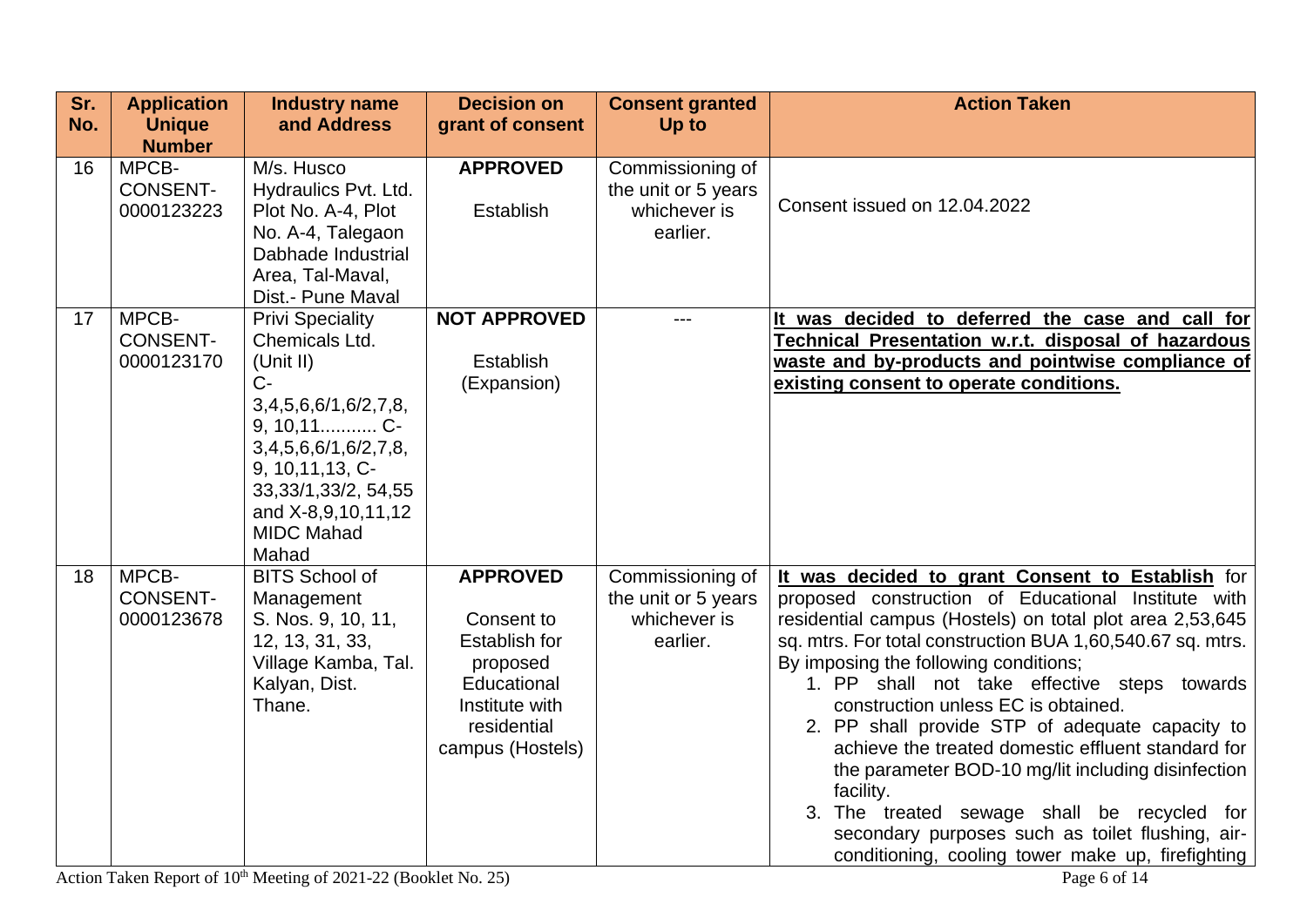| Sr.<br>No. | <b>Application</b><br><b>Unique</b><br><b>Number</b> | <b>Industry name</b><br>and Address                                                                                      | <b>Decision on</b><br>grant of consent             | <b>Consent granted</b><br>Up to                                     | <b>Action Taken</b>                                                                                                                                                                                                                                                                                                                                                                                                                                                                                           |
|------------|------------------------------------------------------|--------------------------------------------------------------------------------------------------------------------------|----------------------------------------------------|---------------------------------------------------------------------|---------------------------------------------------------------------------------------------------------------------------------------------------------------------------------------------------------------------------------------------------------------------------------------------------------------------------------------------------------------------------------------------------------------------------------------------------------------------------------------------------------------|
|            |                                                      |                                                                                                                          |                                                    |                                                                     | etc. To the maximum extent and remaining shall<br>be utilized on land for gardening purpose with<br>water metering system.<br>4. PP shall provide organic waste digester along with<br>composting facility/ bio-digester (biogas) for the<br>treatment of wet garbage.<br>5. PP shall make provision of charging ports for<br>electric vehicles at least 30% of total available<br>parking slots.<br>6. PP shall submit BG of Rs. 25 Lakh towards<br>compliance of EC and Consent to Establish<br>conditions. |
| 19         | MPCB-<br><b>CONSENT-</b><br>0000124018               | Glenmark<br>Pharmaceutical Ltd.<br>B-25 Aurangabad<br>Shendra                                                            | <b>APPROVED</b><br>Establish                       | Commissioning of<br>the unit or 5 years<br>whichever is<br>earlier. | Consent issued on 12.04.2022                                                                                                                                                                                                                                                                                                                                                                                                                                                                                  |
| 20         | MPCB-<br><b>CONSENT-</b><br>0000123618               | <b>Eaton Fluid Power</b><br>Ltd.<br>145 Pimpri, Off<br>Mumbai - Pune<br><b>Road Haveli</b>                               | <b>APPROVED</b><br><b>Establish</b><br>(Expansion) | Commissioning of<br>the unit or 5 years<br>whichever is<br>earlier. | Consent issued on 12.04.2022                                                                                                                                                                                                                                                                                                                                                                                                                                                                                  |
| 21         | MPCB-<br><b>CONSENT-</b><br>0000123908               | Hindustan<br>Petroleum<br><b>Corporation Limited</b><br>- Mumbai Refinery<br>B. D. Patil Marg,<br>Mahul, Mumbai<br>Kurla | <b>APPROVED</b><br>Establish                       | Commissioning of<br>the unit or 5 years<br>whichever is<br>earlier. | Consent issued on 12.04.2022                                                                                                                                                                                                                                                                                                                                                                                                                                                                                  |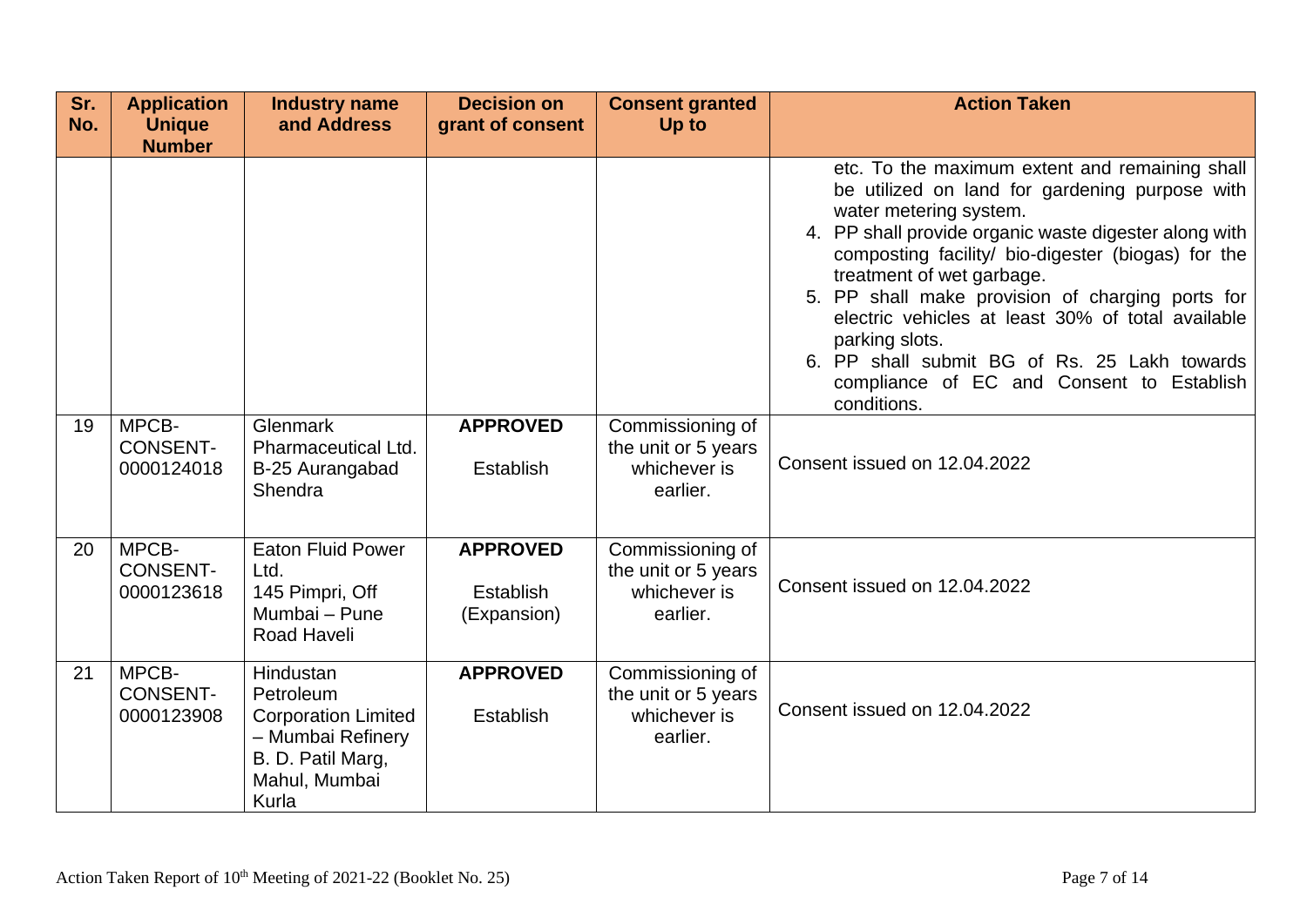| Sr.<br>No. | <b>Application</b><br><b>Unique</b>                     | <b>Industry name</b><br>and Address                                                                                                                                                        | <b>Decision on</b><br>grant of consent                                                                         | <b>Consent granted</b><br>Up to                                     | <b>Action Taken</b>                                                                                                                                                                                                                                                                                                                                                                                      |
|------------|---------------------------------------------------------|--------------------------------------------------------------------------------------------------------------------------------------------------------------------------------------------|----------------------------------------------------------------------------------------------------------------|---------------------------------------------------------------------|----------------------------------------------------------------------------------------------------------------------------------------------------------------------------------------------------------------------------------------------------------------------------------------------------------------------------------------------------------------------------------------------------------|
| 22         | <b>Number</b><br>MPCB-<br><b>CONSENT-</b><br>0000123058 | Godrej & Boyce<br>Mfg. Co. Ltd.<br>Godrej Appliances<br>Gat No-600-605<br>Gat No-600-605,<br>Village Wing, Post-<br>Shirwal, Taluka.<br>Khandala, District.<br>Satara - 412801<br>Khandala | <b>APPROVED</b><br><b>Establish</b><br>(Expansion)                                                             | Commissioning of<br>the unit or 5 years<br>whichever is<br>earlier. | Consent issued on 12.04.2022                                                                                                                                                                                                                                                                                                                                                                             |
| 23         | MPCB-<br><b>CONSENT-</b><br>0000124200                  | Sahyadri Super<br>Speciality Hospital,<br>Plot. No. 30-C.<br>Erandawane, Karve<br>Road, Tal. Haveli,<br>Dist. Pune.                                                                        | <b>NOT APPROVED</b><br>Combined<br>Consent to<br>Establish & BMW<br>Authorization for<br>proposed<br>expansion |                                                                     | It was decided to issue SCN for refusal for violation<br>of Consent conditions by carrying out construction<br>activities without obtaining Consent to Establish from the<br>Board.                                                                                                                                                                                                                      |
| 24         | MPCB-<br><b>CONSENT-</b><br>0000123654                  | Hindustan Coca-<br>cola Beverages<br>Private Ltd.<br>1107/8/33 Plot No.<br>1107/8/33,<br>Pirangut, Tal.<br>Mulshi, Dist: Pune.                                                             | <b>APPROVED</b><br>Consent to<br><b>Establish for</b><br>expansion i.e.,<br>additional<br>production qty       | Commissioning of<br>the unit or 5 years<br>whichever is<br>earlier. | It was decided to grant consent to Establish for<br>expansion for additional production gty by forfeiting<br>BG of Rs.2.5 Lakhs towards exceedance of JVS results<br>and imposing following condition.<br>1. PP shall submit BG of Rs.25 Lakhs towards<br>compliances of consent conditions.<br>2. PP shall submit improvement plan towards<br>Operation and Maintenance of pollution control<br>system. |
| 25         | MPCB-<br><b>CONSENT-</b><br>0000123219                  | Ion Exchange India<br>Ltd.<br>Plot No. 18/1 Roha<br><b>MIDC Roha</b>                                                                                                                       | <b>NOT APPROVED</b><br>Consent to<br><b>Establish</b>                                                          |                                                                     | Show Cause Notice issued on 29.03.2022                                                                                                                                                                                                                                                                                                                                                                   |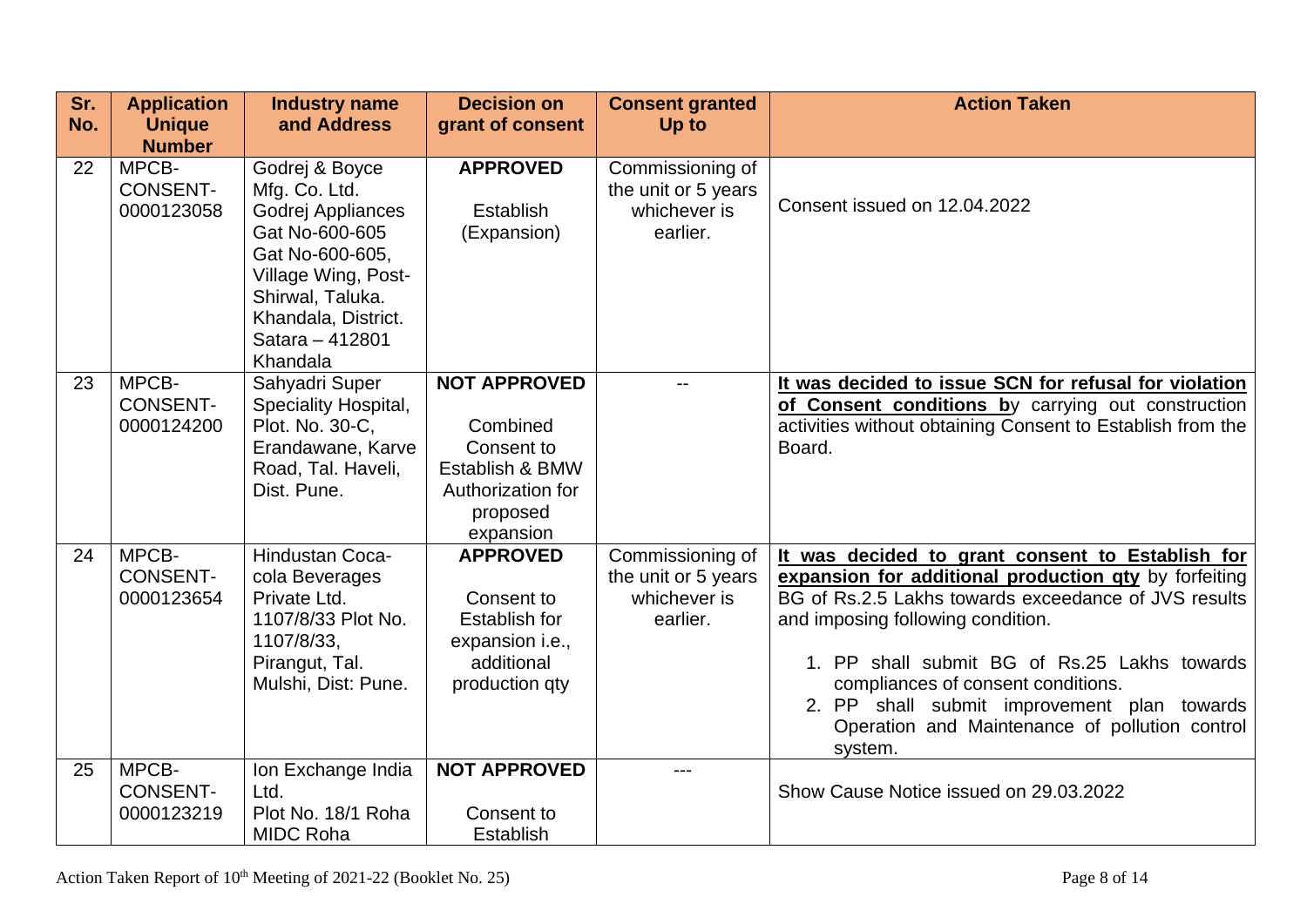| Sr.<br>No. | <b>Application</b><br><b>Unique</b><br><b>Number</b> | <b>Industry name</b><br>and Address                                                                                                                    | <b>Decision on</b><br>grant of consent                          | <b>Consent granted</b><br>Up to                                     | <b>Action Taken</b>                                                                                                                                                           |
|------------|------------------------------------------------------|--------------------------------------------------------------------------------------------------------------------------------------------------------|-----------------------------------------------------------------|---------------------------------------------------------------------|-------------------------------------------------------------------------------------------------------------------------------------------------------------------------------|
| 26         | MPCB-<br><b>CONSENT-</b><br>0000124381               | M/s TOTAL OIL<br><b>INDIA PRIVATE</b><br><b>LIMITED</b><br>PLOT NO 26 TTC<br><b>INDUSTRIAL</b><br>AREA, MAHAPE,<br><b>NAVI MUMBAI,</b><br>400710 THANE | <b>APPROVED</b><br>Consent to<br>Establish for<br>Modernization | Commissioning of<br>the unit or 5 years<br>whichever is<br>earlier. | Consent issued on 12.04.2022                                                                                                                                                  |
| 27         | MPCB-<br><b>CONSENT-</b><br>0000123527               | <b>SKF India Limited</b><br>S. No. 159 to<br>162,169,186<br><b>Chinchwad Haveli</b>                                                                    | <b>APPROVED</b><br><b>Establish</b><br>(Expansion)              | Commissioning of<br>the unit or 5 years<br>whichever is<br>earlier. | Consent issued on 12.04.2022                                                                                                                                                  |
| 28         | MPCB-<br><b>CONSENT-</b><br>0000125085               | <b>BATI Mumbai Pvt.</b><br>Ltd., S. Nos. 75,<br>77/A, 77/B, 78 to<br>81, Village<br>Usatane, Tal.<br>Ambarnath, Dist.<br>Thane.                        | <b>NOT APPROVED</b><br>Consent to<br>Establish                  |                                                                     | It was decided to defer the case and call PP for<br>presentation along with compliance status of EC<br>conditions and justification for above lapses.                         |
| 29         | MPCB-<br><b>CONSENT-</b><br>0000124265               | <b>INDO SCHOTTLE</b><br><b>AUTO PARTS PVT</b><br><b>LTD</b><br>Gat No.<br>378/387/389 & 388<br>Village Urawade<br>Mulshi                               | <b>APPROVED</b><br>Establish<br>(Expansion)                     | Commissioning of<br>the unit or 5 years<br>whichever is<br>earlier. | Consent issued on 12.04.2022                                                                                                                                                  |
| 30         | MPCB-<br><b>CONSENT-</b><br>0000122654               | Macrotech<br>Developers Ltd.,<br>New S. Nos. 59/1-<br>Balkum, 10/1B-<br>Dhokali & 49/1C-                                                               | <b>NOT APPROVED</b><br>Re-validation of<br>Consent to           |                                                                     | it was decided to defer the case and call PP for<br>presentation along with SRO's verification report in<br>respect of conditions stipulated in Consent to Establish<br>& EC. |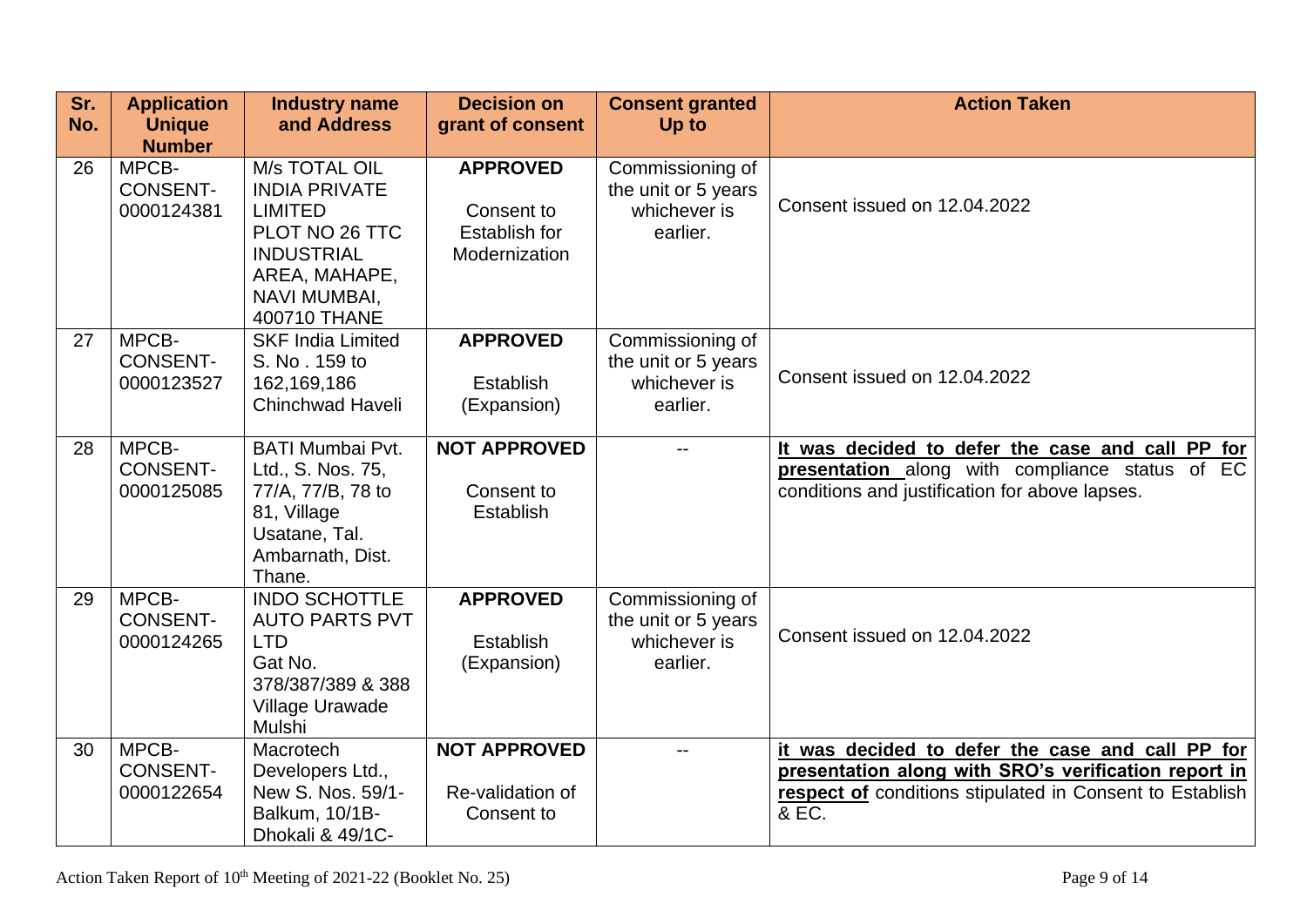| Sr.<br>No. | <b>Application</b><br><b>Unique</b> | <b>Industry name</b><br>and Address | <b>Decision on</b><br>grant of consent | <b>Consent granted</b><br>Up to | <b>Action Taken</b>                               |
|------------|-------------------------------------|-------------------------------------|----------------------------------------|---------------------------------|---------------------------------------------------|
|            | <b>Number</b>                       |                                     |                                        |                                 |                                                   |
|            |                                     | Kolshet village,                    | Establish with                         |                                 |                                                   |
|            |                                     | Dist. Thane.                        | expansion                              |                                 |                                                   |
| 31         | MPCB-                               | <b>GOISU REALTY</b>                 | <b>APPROVED</b>                        | Up to                           |                                                   |
|            | <b>CONSENT-</b>                     | <b>PRIVATE LIMITED</b>              |                                        | Commissioning of                | Consent issued on 12.04.2022                      |
|            | 0000125150                          | Plot No. C-65, G                    | Consent to                             | the project or 5                |                                                   |
|            |                                     | Block, Bandra-                      | <b>Establish</b>                       | years whichever is              |                                                   |
|            |                                     | Kurla Complex,                      |                                        | earlier.                        |                                                   |
|            |                                     | Mumbai- 400051.                     |                                        |                                 |                                                   |
| 32         | MPCB-                               | <b>Breach Candy</b>                 | <b>NOT APPROVED</b>                    |                                 | it was decided to issue SCN for refusal for grant |
|            | <b>CONSENT-</b>                     | Hospital Trust,                     |                                        |                                 | <b>Consent to Establish for above lapses.</b>     |
|            | 0000118130                          | S. No. 60 A,                        | Combined                               |                                 |                                                   |
|            |                                     | <b>Bhulabhai Desai</b>              | Consent to                             |                                 |                                                   |
|            |                                     | Road, Mumbai-                       | Establish & BMW                        |                                 |                                                   |
|            |                                     | 400 026.                            | Authorization                          |                                 |                                                   |
|            |                                     |                                     | (Part)                                 |                                 |                                                   |
| 33         | MPCB-                               | <b>TATA Advanced</b>                | <b>APPROVED</b>                        | Commissioning of                |                                                   |
|            | <b>CONSENT-</b>                     | <b>Systems Limited</b>              |                                        | the unit or 5 years             | Consent issued on 12.04.2022                      |
|            | 0000125339                          | 215 Part to 225 part                | Consent to                             | whichever is                    |                                                   |
|            |                                     | and 227 part to 229                 | Establish for                          | earlier.                        |                                                   |
|            |                                     | part Sector 10,                     | expansion for                          |                                 |                                                   |
|            |                                     | Kalkuhi Village,                    | modernization by                       |                                 |                                                   |
|            |                                     | <b>SEZ Mihan Nagpur</b>             | addition &                             |                                 |                                                   |
|            |                                     |                                     | replacement of                         |                                 |                                                   |
|            |                                     |                                     | some machineries                       |                                 |                                                   |
| 34         | MPCB-                               | <b>Chloride Metals</b>              | <b>APPROVED</b>                        | Commissioning of                |                                                   |
|            | <b>CONSENT-</b>                     | Limited, Plot No. F-                |                                        | the unit or 5 years             | Consent issued on 24.03.2022                      |
|            | 0000124503                          | 219, Supa MIDC,                     | Consent to                             | whichever is                    |                                                   |
|            |                                     | 10artner Industrial                 | <b>Establish</b>                       | earlier.                        |                                                   |
|            |                                     | Park, Tal. 10artner,                |                                        |                                 |                                                   |
|            |                                     | Dist. Ahmednagar                    |                                        |                                 |                                                   |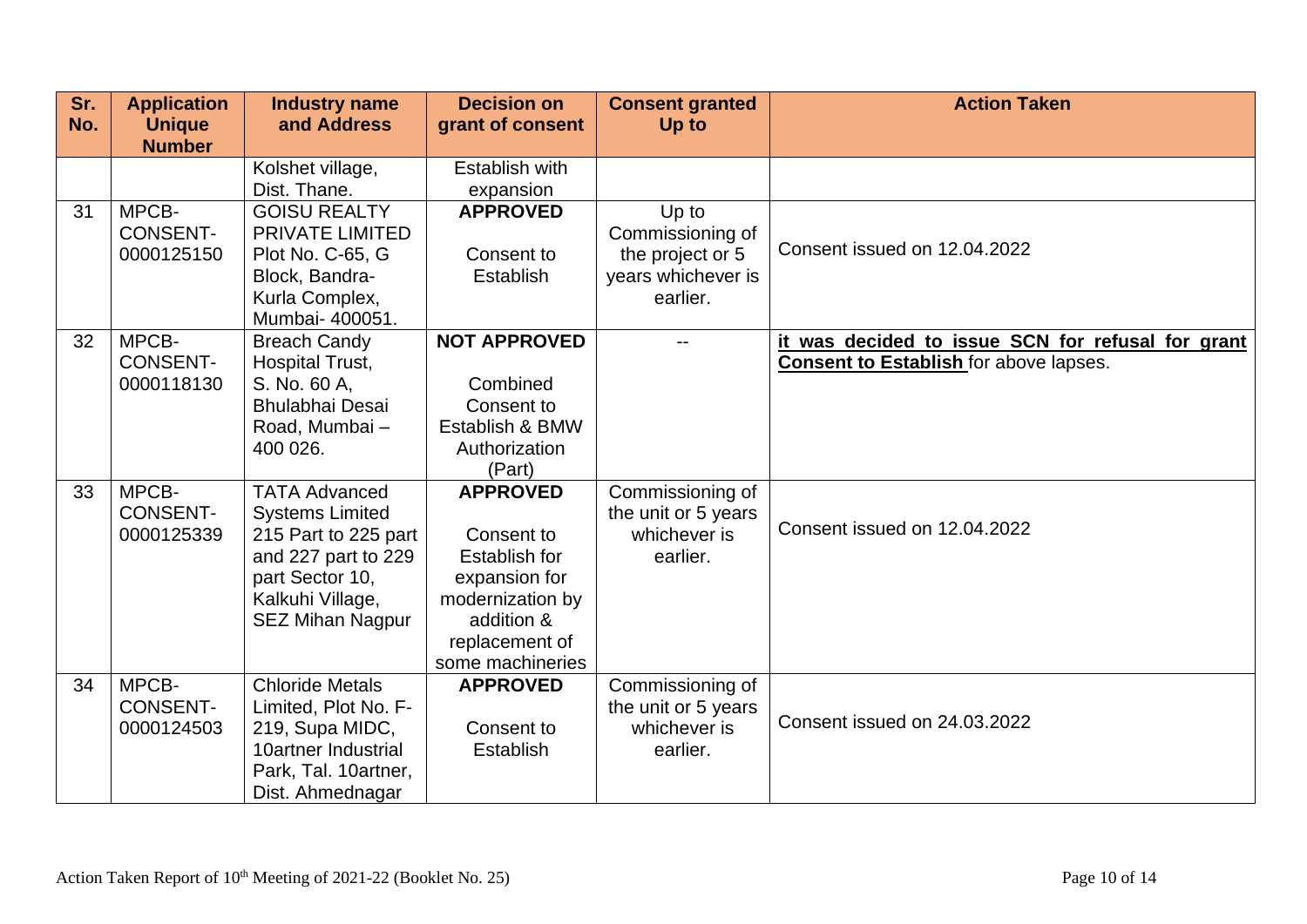| Sr. | <b>Application</b>                     | <b>Industry name</b>                                                                                                              | <b>Decision on</b>                                                                               | <b>Consent granted</b>                                              | <b>Action Taken</b>                                                                                                                                                                 |
|-----|----------------------------------------|-----------------------------------------------------------------------------------------------------------------------------------|--------------------------------------------------------------------------------------------------|---------------------------------------------------------------------|-------------------------------------------------------------------------------------------------------------------------------------------------------------------------------------|
| No. | <b>Unique</b><br><b>Number</b>         | and Address                                                                                                                       | grant of consent                                                                                 | Up to                                                               |                                                                                                                                                                                     |
| 35  | MPCB-<br><b>CONSENT-</b><br>0000125876 | Sindhutai Vikhe<br><b>Patil Memorial</b><br>Hospital, Gat Nos.                                                                    | <b>NOT APPROVED</b><br>Combined                                                                  |                                                                     | it was decided to issue SCN for refusal for grant of<br><b>Combined</b><br><b>Establish</b><br>&<br><b>BMW</b><br><b>Consent</b><br>to<br><b>Authorization</b> due to above lapses. |
|     |                                        | 108, 109, 110,<br>Chincholi, Tal.<br>Sinnar, Dist.<br>Nashik.                                                                     | Consent to<br>Establish & BMW<br>Authorization for<br>300 Bedded<br>Hospital                     |                                                                     |                                                                                                                                                                                     |
| 36  | MPCB-<br><b>CONSENT-</b><br>0000126914 | Aquapharm<br><b>Chemicals Pvt. Ltd</b><br>Plot No. K-3/1-2-3<br><b>Mahad MIDC</b><br>Mahad                                        | <b>APPROVED</b><br><b>Establish for</b><br>installation of ESP<br>to Coal Fired<br><b>Boiler</b> | Commissioning of<br>the unit or 5 years<br>whichever is<br>earlier. | Consent issued on 12.04.2022                                                                                                                                                        |
| 37  | MPCB-<br><b>CONSENT-</b><br>0000127097 | <b>Baidyanath Biofuels</b><br><b>Private Limited</b><br><b>B-48 Additional</b><br><b>MIDC Butibori</b><br>Nagpur (Rural)          | <b>APPROVED</b><br><b>Establish</b>                                                              | Commissioning of<br>the unit or 5 years<br>whichever is<br>earlier  | Consent issued on 24.03.2022                                                                                                                                                        |
| 38  | MPCB-<br><b>CONSENT-</b><br>0000126852 | Gangamai<br>Industries and<br>Constructions Ltd.,<br>(GIACL)<br>224 Harinagar,<br>Najik<br>Babhulgaon, Post.-<br>Rakshi, Shevgaon | <b>APPROVED</b><br><b>Establish for</b><br>Expansion                                             | Commissioning of<br>the unit or 5 years<br>whichever is<br>earlier. | Consent issued on 24.03.2022                                                                                                                                                        |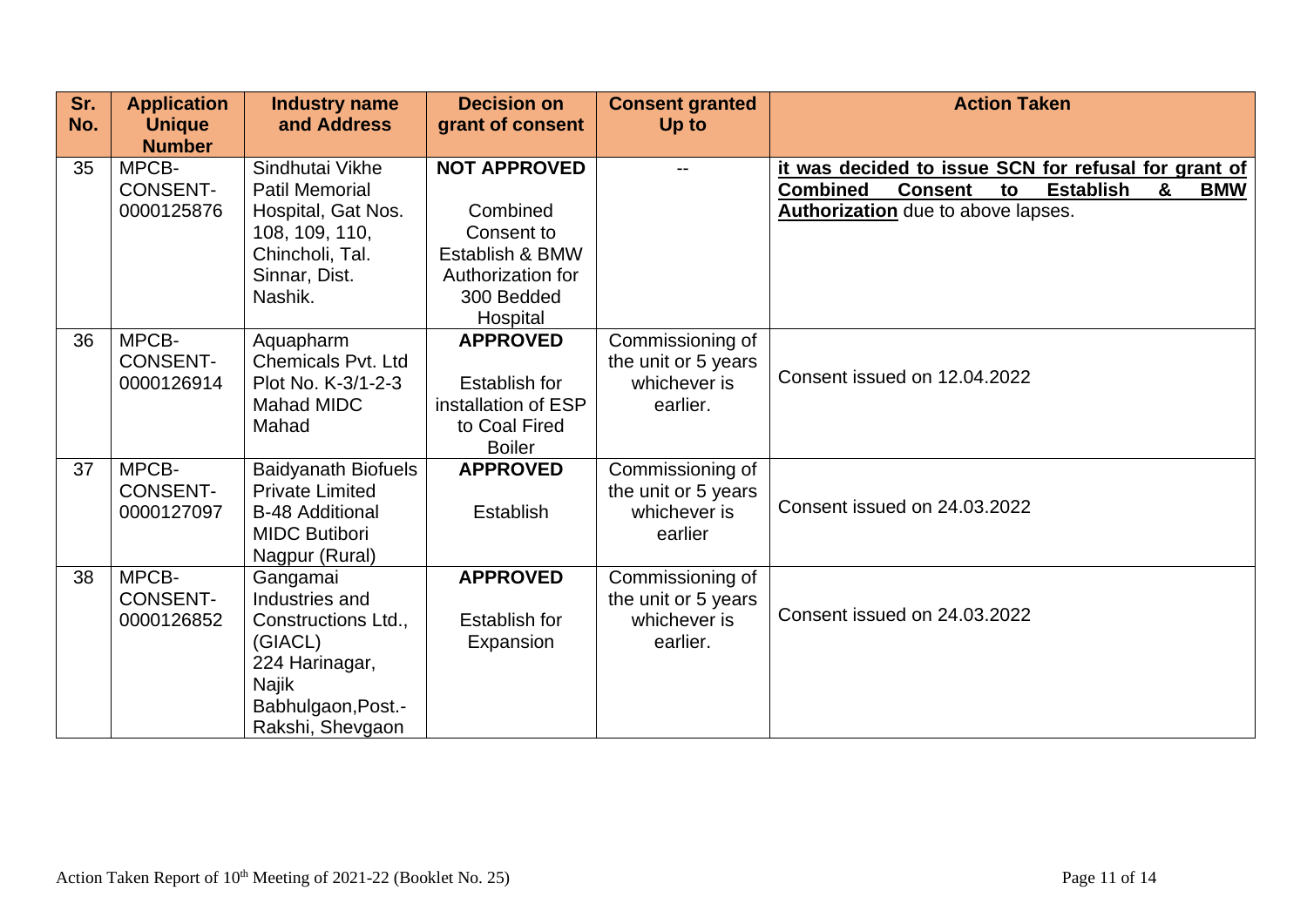| Sr. | <b>Application</b> | <b>Industry name</b>        | <b>Decision on</b>       | <b>Consent granted</b> | <b>Action Taken</b>                                  |
|-----|--------------------|-----------------------------|--------------------------|------------------------|------------------------------------------------------|
| No. | <b>Unique</b>      | and Address                 | grant of consent         | Up to                  |                                                      |
|     | <b>Number</b>      |                             |                          |                        |                                                      |
| 39  | MPCB-              | <b>ACC Limited</b>          | <b>NOT APPROVED</b>      |                        | It was decided to defer the case and call the PP for |
|     | <b>CONSENT-</b>    | Plot No 1, Ghugus           |                          |                        | presentation regarding the upgradation of pollution  |
|     | 0000127466         | Industrial Area,            | Consent to               |                        | control system provided and steps taken for control  |
|     |                    | MIDC, PO                    | Establish for            |                        | emission standards and effluent discharge<br>οf      |
|     |                    | Cement nagar,               | expansion for            |                        | standards.                                           |
|     |                    | District-                   | installation of          |                        |                                                      |
|     |                    | Chandrapur-                 | <b>WHRB</b> based        |                        |                                                      |
|     |                    | 442502.                     | CPP-15MW                 |                        |                                                      |
|     |                    |                             |                          |                        |                                                      |
| 40  | MPCB-              | Pad. Dr. Vitthalrao         | <b>APPROVED</b>          | Commissioning of       |                                                      |
|     | <b>CONSENT-</b>    | <b>Vikhe Patil</b>          |                          | the unit or 5 years    |                                                      |
|     | 0000116637         | Sahakari Sakhar             | <b>Establish for</b>     | whichever is           | Consent issued on 24.03.2022                         |
|     |                    | Karkhana Ltd.               | Expansion                | earlier.               |                                                      |
|     |                    | 196/1 Pravaranagar          |                          |                        |                                                      |
|     |                    | Kolhar Rahata               |                          |                        |                                                      |
| 41  | MPCB-              | Rashtriya                   | <b>APPROVED</b>          | Commissioning of       |                                                      |
|     | <b>CONSENT-</b>    | Chemicals and               |                          | the unit or 5 years    |                                                      |
|     | 0000128449         | Fertilizers Ltd,            | <b>Establish for</b>     | whichever is           | Consent issued on 12.04.2022                         |
|     |                    | <b>THAL</b>                 | installation of          | earlier.               |                                                      |
|     |                    | <b>THAL UNIT, Survey</b>    | standby Briquette        |                        |                                                      |
|     |                    | no.2 Thal Alibag            | fired Boiler             |                        |                                                      |
|     |                    | Alibag                      |                          |                        |                                                      |
| 42  | MPCB-              | <b>ACC Limited.</b>         | <b>NOT APPROVED</b>      | Commissioning of       | It was decided to defer the case and call the PP for |
|     | <b>CONSENT-</b>    | <b>Chanda Cement</b>        |                          | the unit or 5 years    | presentation regarding the upgradation of pollution  |
|     | 0000128549         | Works,                      | <b>Consent Establish</b> | whichever is           | control system provided and steps taken for control  |
|     |                    | Plot No.1 Ghugus            | for expansion for        | earlier.               | of emission standards and effluent discharge         |
|     |                    | Industrial Area,            | installation of          |                        | standards.                                           |
|     |                    | MIDC, Post                  | Limestone                |                        |                                                      |
|     |                    | Cement Nagar,               | crusher in the           |                        |                                                      |
|     |                    | <b>Tehsil and District-</b> | premises of              |                        |                                                      |
|     |                    | Chandrapur.                 | cement industry.         |                        |                                                      |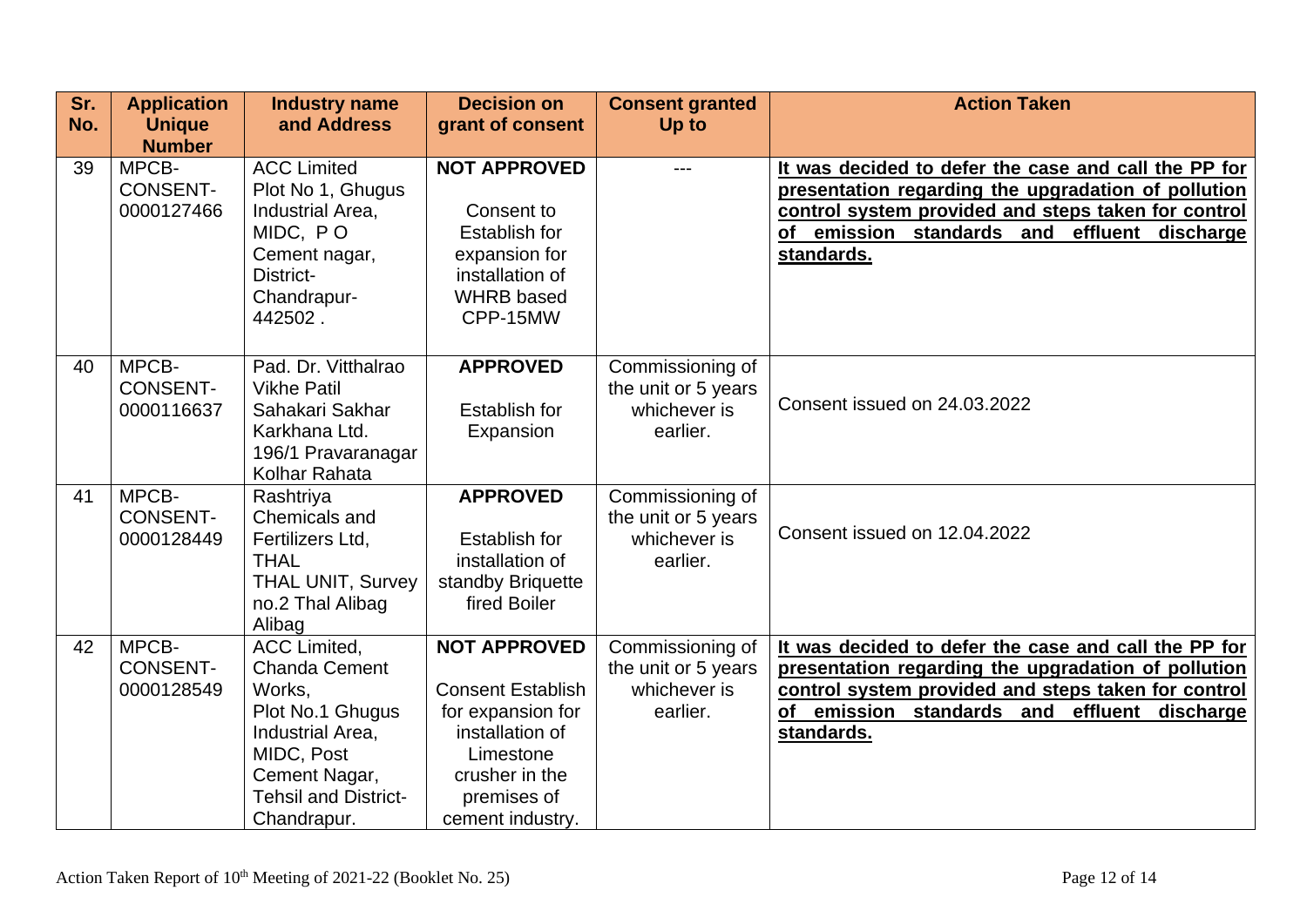| Sr.<br>No. | <b>Application</b><br><b>Unique</b><br><b>Number</b> | <b>Industry name</b><br>and Address                                                                                                                                          | <b>Decision on</b><br>grant of consent                                                                                                                                                                  | <b>Consent granted</b><br>Up to                                     | <b>Action Taken</b>                                                                                                                                                                                                                                                                                                                                                                                                                                                                                       |
|------------|------------------------------------------------------|------------------------------------------------------------------------------------------------------------------------------------------------------------------------------|---------------------------------------------------------------------------------------------------------------------------------------------------------------------------------------------------------|---------------------------------------------------------------------|-----------------------------------------------------------------------------------------------------------------------------------------------------------------------------------------------------------------------------------------------------------------------------------------------------------------------------------------------------------------------------------------------------------------------------------------------------------------------------------------------------------|
| 43         | MPCB-<br><b>CONSENT-</b><br>0000128352               | Mungoli Nirguda<br>(Deep) Extension<br>Opencast Mine,<br><b>Western Coalfields</b><br>Limited, Wani Area<br>NIL PO - Sakhara<br>Wani                                         | <b>NOT APPROVED</b><br>Consent to<br>Establish for<br>expansion of<br>Mungoli Nirguda<br>extension deep<br>OC Mine project<br>from 4.375 to 5.25<br><b>MTPA within mine</b><br>lease area<br>1267.55 ha | Commissioning of<br>the unit or 5 years<br>whichever is<br>earlier. | it was decided to defer the case and call the PP for<br>presentation regarding compliance of EC conditions<br>and provision cof abandoned mines/quarries made<br>towards ash disposal.                                                                                                                                                                                                                                                                                                                    |
| 44         | MPCB-<br><b>CONSENT-</b><br>0000131054               | <b>CAPOVITEZ</b><br><b>PRIVATE LIMITED</b><br>E- 1/5A, 1/5B, 1/5C<br>Baramati Industrial<br>Area Tandulwadi,<br>Tal. Baramati, Dist.<br>Pune, Maharashtra<br><b>Baramati</b> | <b>APPROVED</b><br>Consent to<br><b>Establish</b>                                                                                                                                                       | Commissioning of<br>unit or 5 years<br>whichever is<br>earlier.     | Consent issued on 24.03.2022                                                                                                                                                                                                                                                                                                                                                                                                                                                                              |
| 45         | MPCB-<br><b>CONSENT-</b><br>0000114604               | M/s Municipal<br>Corporation of<br>Greater Mumbai,<br>Deonar, Kurla, Tal<br>& Dist-<br>Mumbai.(Waste to<br>Energy Project)                                                   | <b>APPROVED</b><br>Consent to<br>Establish for<br><b>Waste to Energy</b><br>Project                                                                                                                     | Commissioning of<br>unit or 5 years<br>whichever is<br>earlier.     | It was decided to grant consent to establish by<br>imposing following conditions-<br>1. PP shall complete Green Development before<br>commissioning of the proposed project.<br>2. PP shall prepare and submit monitoring protocol<br>for monitoring of sewage transfer line passing over<br>water body to avoid mitigate any water pollution<br>due to leakage of sewage transfer line.<br>3. PP shall submit a copy of distance certificate to be<br>obtained from competent authority for the distance |